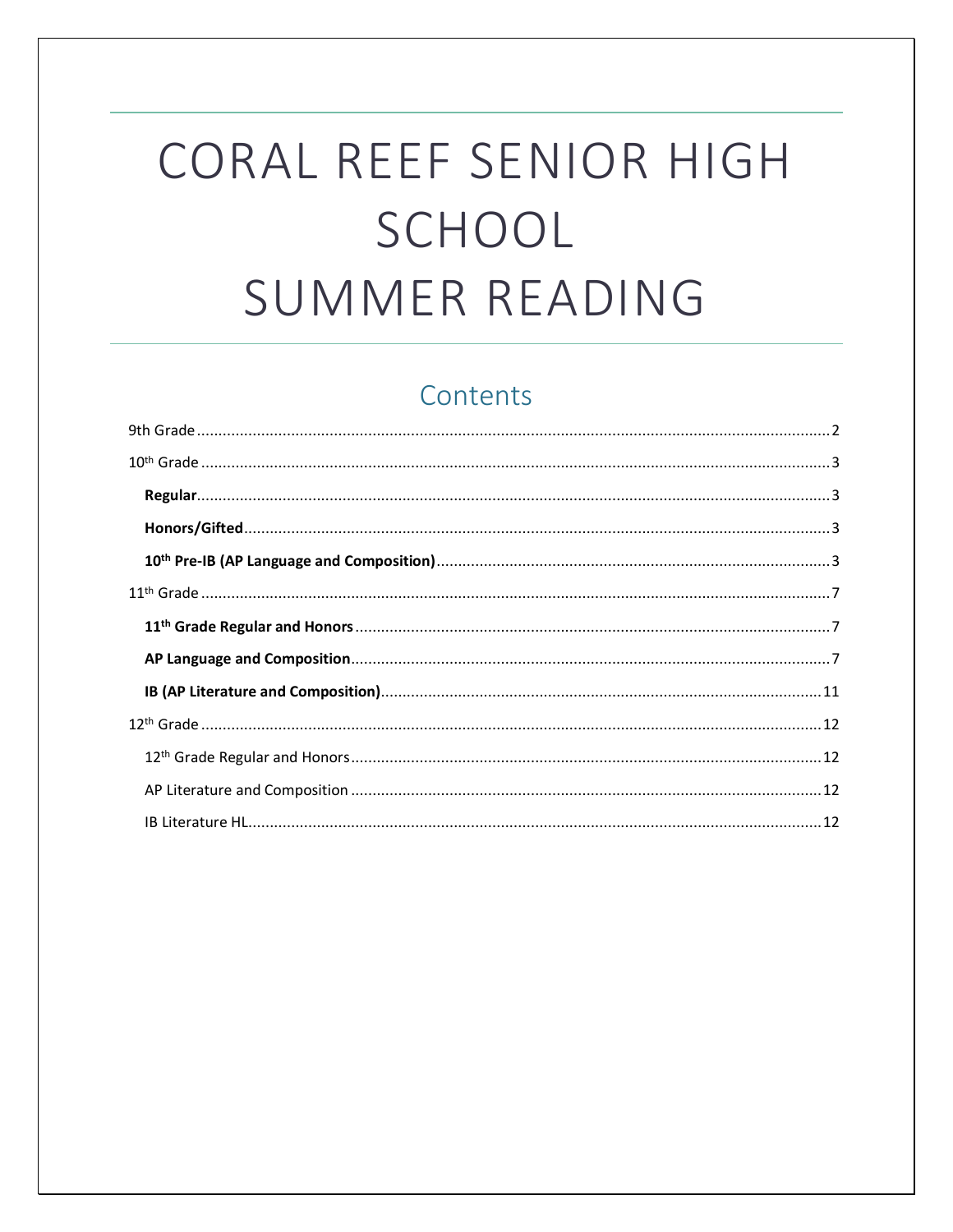## 9th Grade

<span id="page-1-0"></span>**All incoming Freshmen** will read *The Haunting of Hill House* by Shirley Jackson, given at Freshmen Orientation. Feel free to write in the novel; you will need to bring it with you when you start school in August.

If you did not receive this novel, you may alternatively access this book via this pdf at:

[https://griersmusings.files.wordpress.com/2018/09/jackson\\_](https://griersmusings.files.wordpress.com/2018/09/jackson_-_the_haunting_of_hill_house.pdf) the haunting of hill house.pdf

There are no written assignments due. However please be ready to work with the novel starting the first week of school.

**Ninth grade IB students** should annotate key story details (character, setting, themes, main plot events) throughout the novel (no less than 25 annotations total) and write a 1-2 sentence summary of each chapter. Expect assignments shortly after school begins.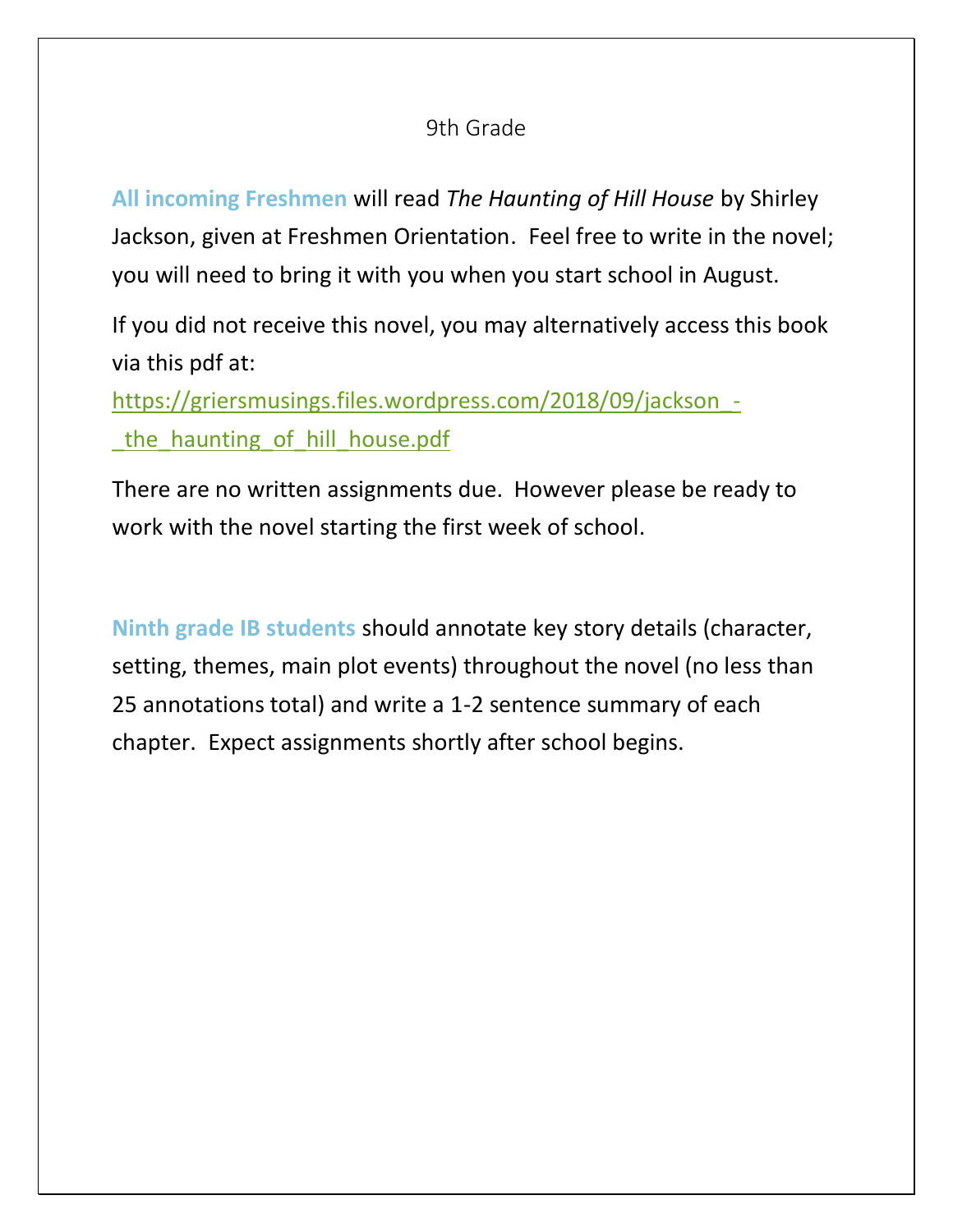## 10th Grade

<span id="page-2-0"></span>

| $10th$ Regular                           | Holding Up the Universe, Jennifer Niven |
|------------------------------------------|-----------------------------------------|
| 10 <sup>th</sup> Honors                  | Holding Up the Universe, Jennifer Niven |
| 10 <sup>th</sup> Honors/Gifted           | Holding Up the Universe, Jennifer Niven |
| 10 <sup>th</sup> Pre-IB (AP Language and | Thank you for Arguing, Jay Heinrichs    |
| <sup>I</sup> Composition                 |                                         |

• MDCPS has provided copies *of Holding Up the Universe* for all students. The book has been rated 13+ for mature content. The alternative book is *Salt to the Sea* by Ruta Sepetys with an alternative assignment below. You would need to obtain the book on your own.

## <span id="page-2-1"></span>Regular

There are no written assignments due for *Holding Up the Universe*. However please be ready to work with the novel starting the first week of school.

# <span id="page-2-2"></span>Honors/Gifted

The assignment for this book begins after this page. Print these pages for your work or create your own template. Work may be typed or handwritten but must be turned in physically on paper.

Due the second week of school, on 8/22

# <span id="page-2-3"></span>10<sup>th</sup> Pre-IB (AP Language and Composition)

Please see the assignment for  $11^{\text{th}}$  grade AP Language and Composition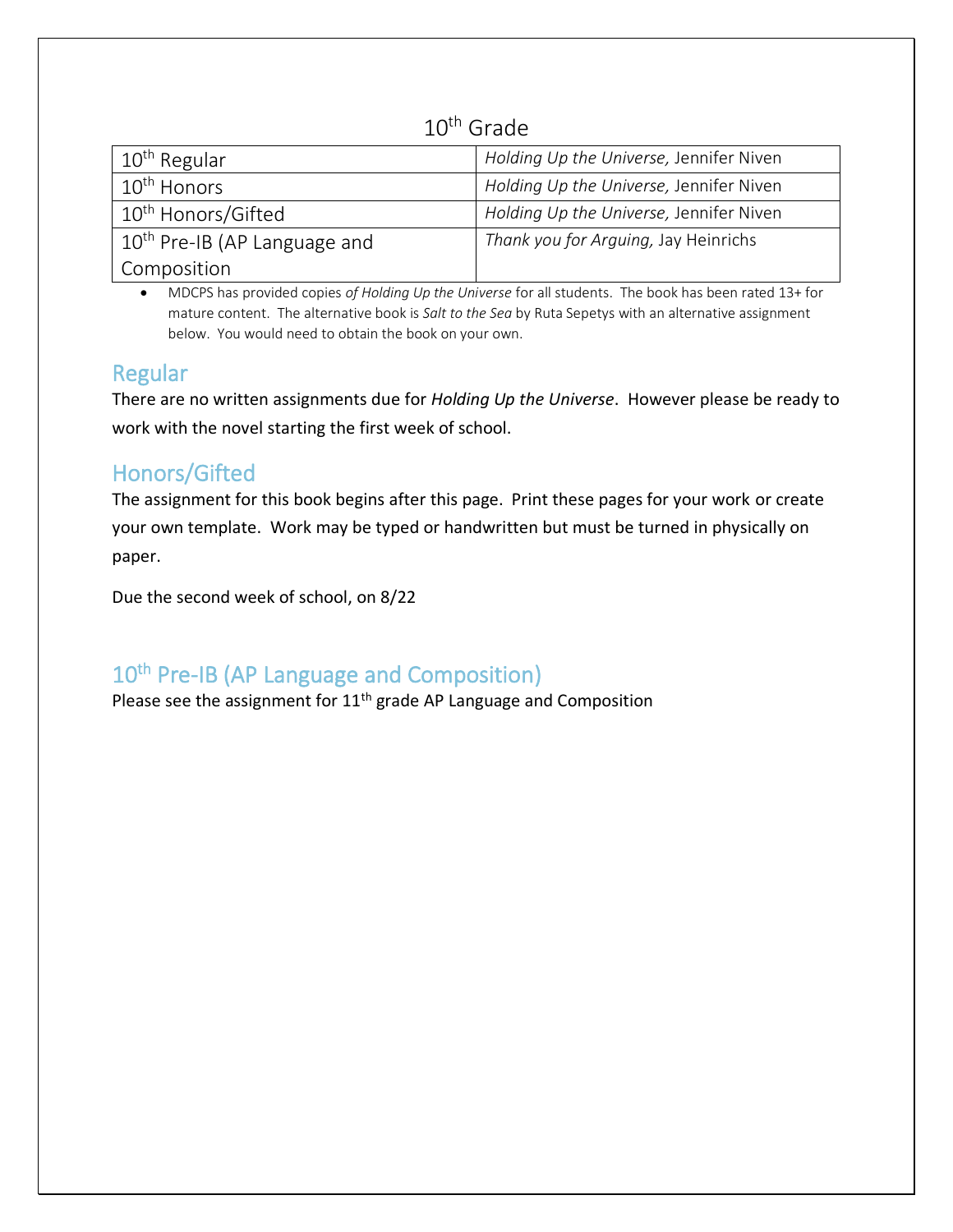# *Holding Up the Universe Assignment for 10th Honors/Gifted*

Write three important details from each section along with one quote. Briefly explain why you chose that quote.

| Prologue         |  |
|------------------|--|
| 18 Hours Earlier |  |
| 6 Years Earlier  |  |
| The Next Day     |  |
| 3 Years Earlier  |  |
| Monday           |  |
| Saturday         |  |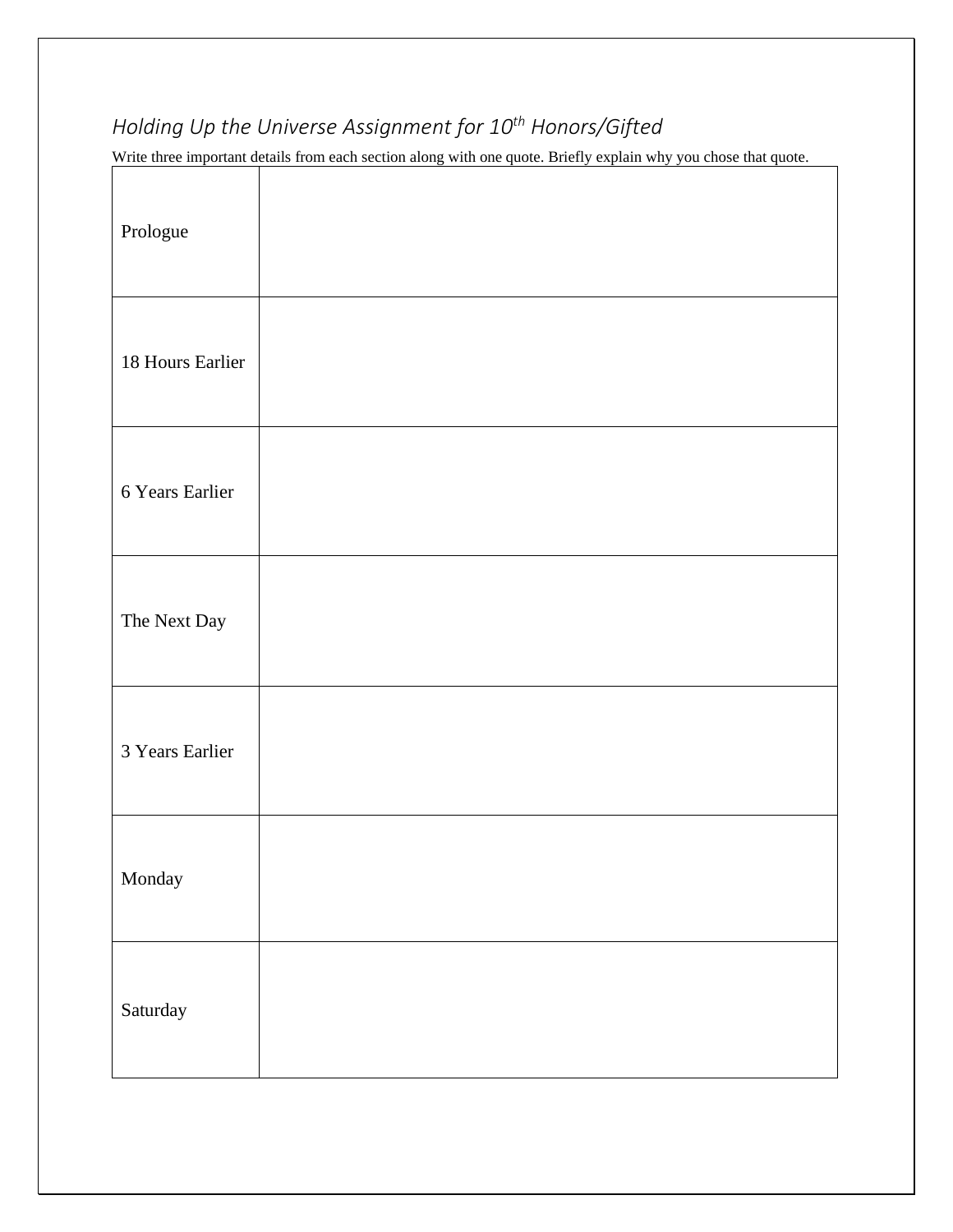| Monday          |  |
|-----------------|--|
| One Week Later  |  |
| The Next 8 Days |  |
| Saturday        |  |
| The Week After  |  |
| The Next Day    |  |
| Four Days Later |  |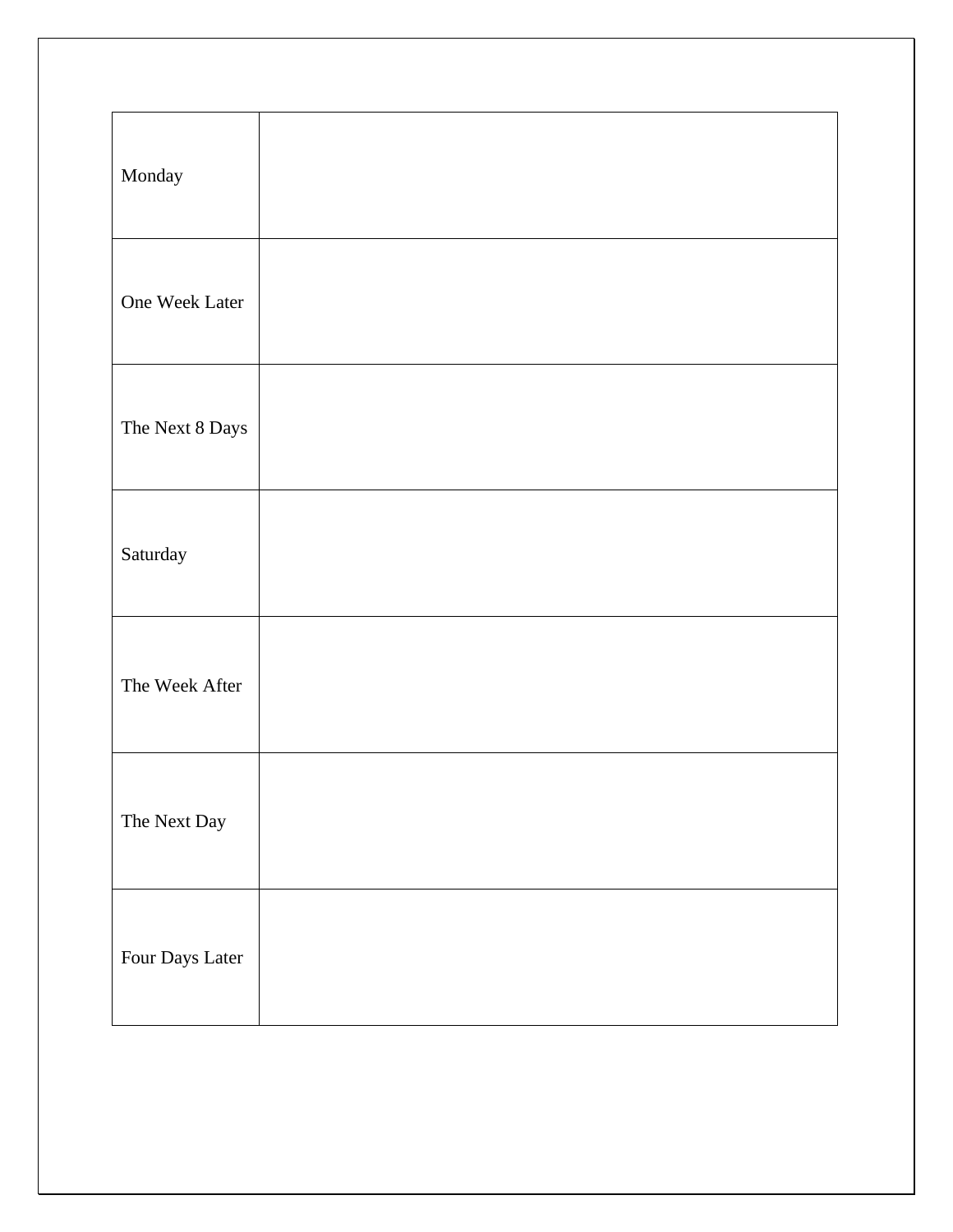# *Alternative Assignment for Alternative Book: Salt to the Sea by Ruta Sepetys (10th Grade Honors/Gifted)*

Write a total of 8 journal/reader's log entries (include at least two from the beginning, middle, and end of the book).

Each entry should include the following:

- ∙ A quote from the book, the author's exact words which are inspiring your comments.
- ∙ The page number on which the quotation appears
- ∙ A 3-5 sentence summary.
- 2-5 sentences telling why you selected this quote from the text.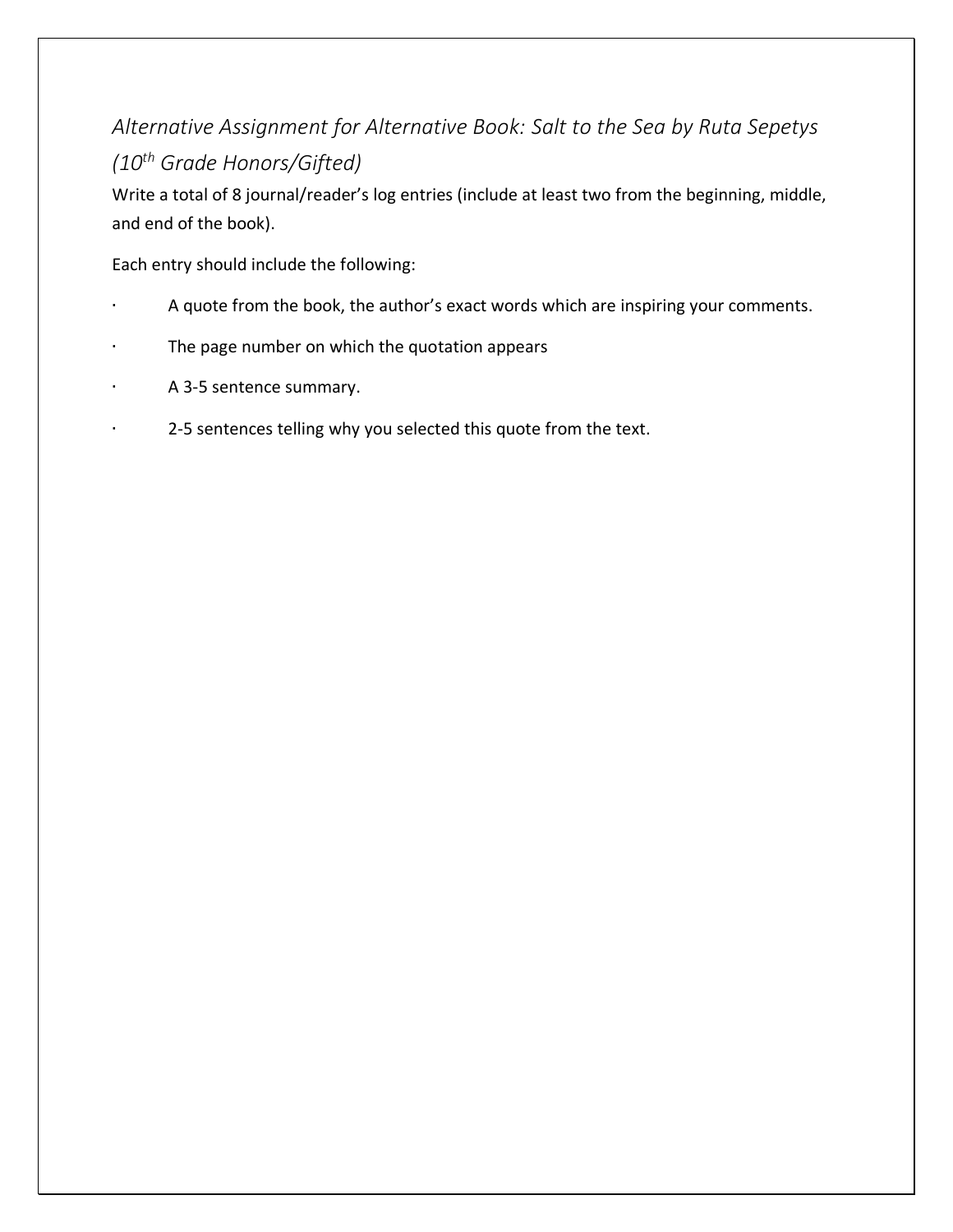## 11<sup>th</sup> Grade

<span id="page-6-0"></span>

| $11th$ Regular                     | Call Me American, Abdi Nor Iftin        |
|------------------------------------|-----------------------------------------|
| $11th$ Honors                      | Call Me American, Abdi Nor Iftin        |
| AP Language and Composition        | Thank you for Arguing, Jay Heinrichs    |
| IB (AP Literature and Composition) | How To Read Literature Like a Professor |

# <span id="page-6-1"></span>11<sup>th</sup> Grade Regular and Honors

There are no written assignments due for *Call Me American*. However please be ready to work with the novel starting the first week of school.

# <span id="page-6-2"></span>AP Language and Composition

## Due Date: Second Week of School – 8/22 All work must be typed and will be turned-in electronically.

A. Read and annotate the first 14 chapters of the following book. (Although the rest of the book is not required for your summer reading assignment, you are encouraged to complete the reading in full; it is an excellent introduction to the foundations of AP English Language and Composition.)

Heinrichs, Jay. *Thank You for Arguing: What Aristotle, Lincoln, and Homer Simpson Can*  Teach Us about the Art of Persuasion. 4<sup>th</sup> Ed. New York: Three Rivers, 2020.

## B. Summer Reading Assignment.

You must complete the following tasks for 10 (you choose which 10) of the first 14 chapters of *Thank You for Arguing*. Be sure to respond to each task thoroughly and completely; your responses will be graded. You should make sure your ideas are both organized and presented clearly and thoroughly. Please keep in mind that this is an AP class; therefore, I expect welldeveloped responses. If you pace yourself over the summer, this assignment will not be overly laborious. **Note: It is expected that you complete your summer assignments individually.** Although you may struggle, put forth your best effort and make sure that you complete all of what is detailed below. Coming in with incomplete work and claiming, "I didn't get it," is unacceptable.

For this summer reading assignment, you will be relating what Heinrichs discusses throughout his text with real-life examples of rhetorical concepts. That is, you will need to choose a rhetorical concept from each of the chapters—yes, you may choose what you write about—find a real-life example of an orator/author exemplifying the concept of your choice and finish the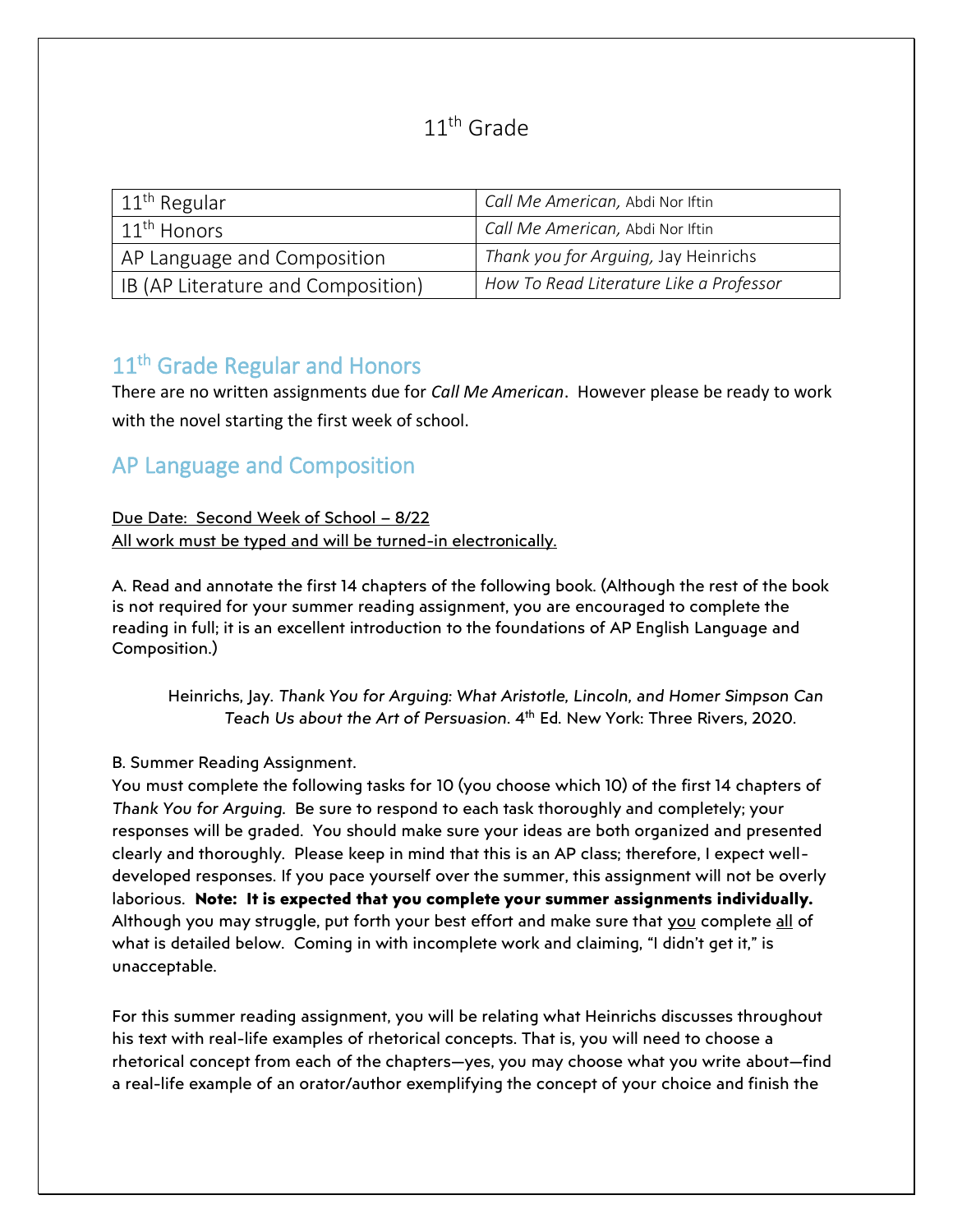assignment by explaining how the example exhibits the concept. If this sounds a little confusing, read the following directions.

What to Do: Complete the following tasks and make sure that your products look like the examples provided. In the end, you will have completed the following steps a total of ten times.

- $1.$  Choose any rhetorical concept that Heinrichs explores in one of the first 14 chapters of the book. You have free reign here. Identify the chapter and the concept on which you would like to focus. **E.g. Chapter 3: Arguing with Past-Tense Verbs**
- 2. Summarize—do not directly quote—the concept as presented in the text and follow that summary with a parenthetical citation. Follow this format: summary of concept in your OWN words (Heinrichs page#).

**E.g. Forensic rhetoric relies on past-tense verbs. It usually places blame on an individual (Heinrichs 27-29).** 

Note: After I summarized the concept, I added the parenthetical citation BEFORE I added a period to the sentence. Also notice how I spelled Heinrichs' name correctly, and I did not put anything between Heinrichs' last name and the page number: no pg., no comma, no pound sign (hash tag), or anything of the like. If you make any of these simple mistakes—a misspelled last name, a period before the parentheses, anything between the last name and page number—you will lose points.

 $3.$  Find a real-world example of the concept in action—please note, however, your example must be text based; no pictures or visuals. (You may use speeches, but you must make sure they have transcripts so you can copy the text from it.) Copy the text that illustrates your concept of focus and follow it with an MLA Works Cited entry.

#### **E.g.**

**"Good morning, everybody. At midnight last night, for the first time in 17 years, Republicans in Congress chose to shut down the federal government. Let me be more specific: One faction, of one party, in one house of Congress, in one branch of government, shut down major parts of the government -- all because they didn't like one law. This Republican shutdown did not have to happen.** 

**But I want every American to understand why it did happen. Republicans in the House of Representatives refused to fund the government unless we defunded or dismantled the Affordable Care Act. They've shut down the government over an ideological crusade to deny affordable health insurance to millions of Americans. In other words, they demanded ransom just for doing their job."** 

**Obama, Barack. "Statement on the U.S. Government Shutdown." Washington DC, Washington DC. 2 Oct. 2013.** *AmericanRhetoric.*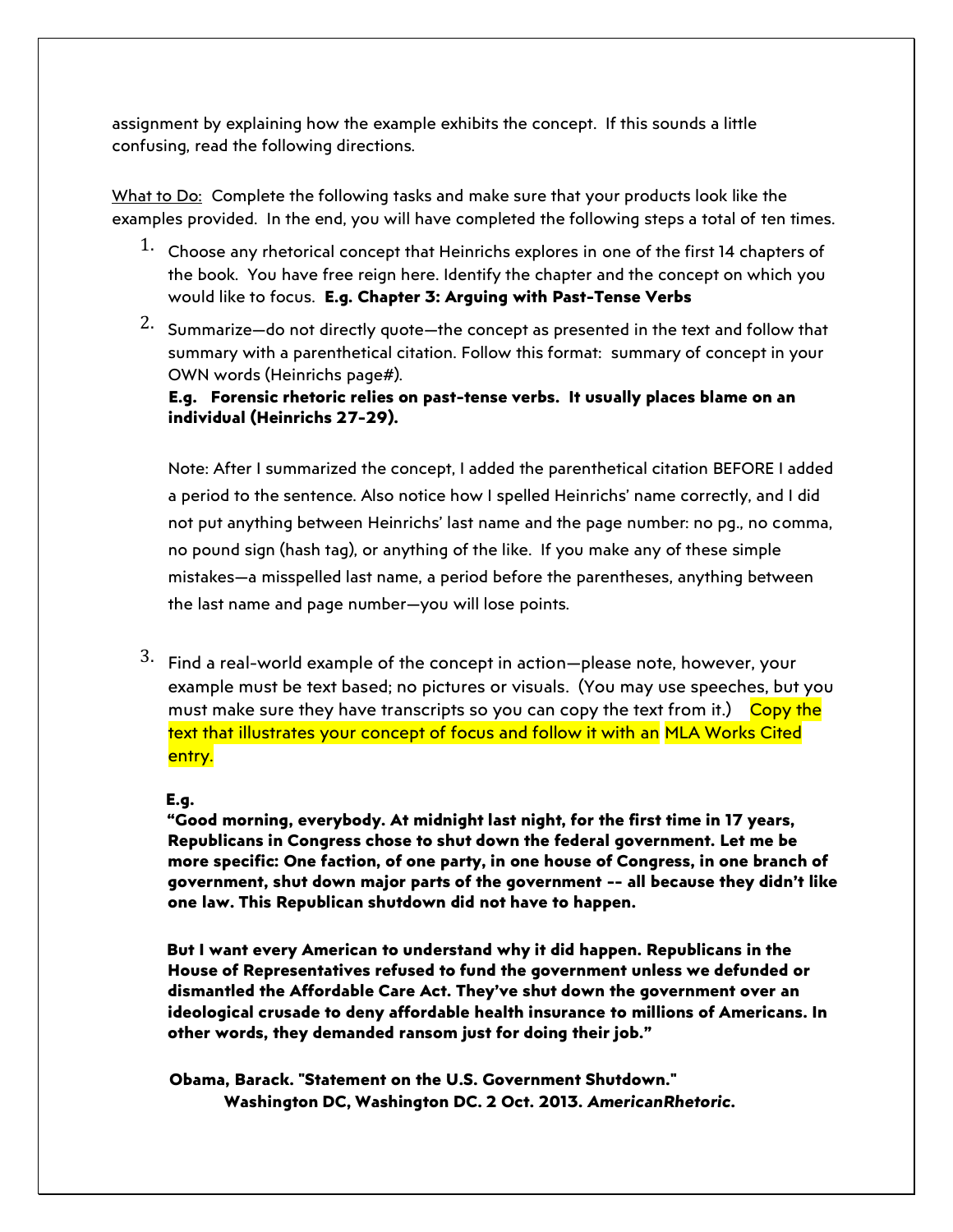#### **Accessed 12 June 2016.**

Research Hints:

A: Most rhetorical concepts in *Thank You for Arguing* are common moves of good authors and orators. Many speeches, articles, and/or advertisements include most of what Heinrichs details in his book. So, if you can find one or two speeches or articles that exhibit characteristics found in all 14 chapters—which I am sure you can—feel free to use examples from those one or two works throughout this entire assignment. You DO NOT need to use 10 different works one for each chapter you chose—for this assignment. Please also note that you may not use the same real-world examples that Heinrichs provides in his book as your example of choice when completing step 3. You may pull examples from your own reading, or you may want to find your examples at the following website:

[www.AmericanRhetoric.com](http://www.americanrhetoric.com/)

B: Many of you may have never created a citation for an MLA Works Cited page before; we get it; however, you will still need to try to cite all of your information accurately. (You may not even know what an MLA Works Cited entry is. If you look at my example above, it's the section of text that beings with "Obama, Barack.") There is an abundance of information regarding citations floating around on the internet, so quick searches will help you find what you need to do. Also, we strongly suggest that you use the following website to help you with your formatting:

https://owl.purdue.edu/owl/research\_and\_citation/mla\_style/mla\_formatting\_and \_style\_guide/mla\_formatting\_and\_style\_guide.html

Last, for each chapter, you must explain how the example you find relates to the rhetorical concept of the chapter on which you are focusing. These explanations should be at least four (4) sentences, and better explanations will attempt to explain why and how the author uses the rhetorical concept of focus. Don't forget, one concept per chapter choice = completing this task 10 times.

**E.g. In the example from Obama's address about the government shut down, he consistently presents past tense verbs such as chose, refused, demanded, etc. The purpose of such is to vilify the republicans of the House in the presence of the public. Once the blame is placed on those individuals, it is the hope of Obama that the general public will demand social justice from those who represent them. In his blame, he paints those who instigated the shut down as individuals who are obstinate and unconcerned with the general healthcare of Americans. In fact, these representatives seem mostly apathetic towards those they represent. Furthermore, in blaming the republicans, Obama makes himself—and his party—seem more innocent in the escalation of events that led to a government shutdown.**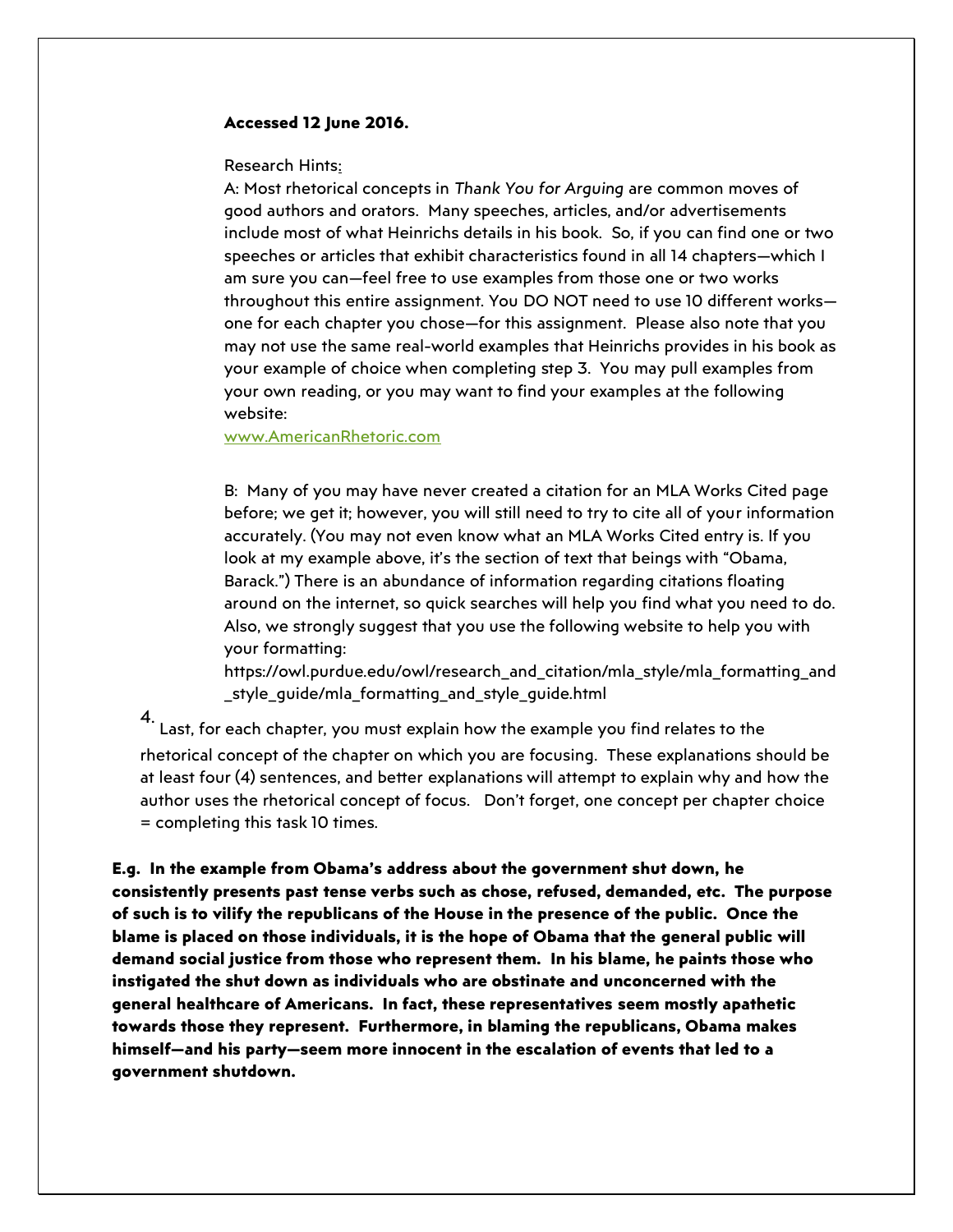Below is a complete example of what you need to do for each chapter/concept that you choose: (Your work should be formatted exactly like this!!!!!!)

- 1. Chapter 3: Arguing with Past-Tense Verbs
- 2. Forensic rhetoric relies on past tense verbs. It usually places blame on an individual (Heinrichs 27-29).
- 3. "Good morning, everybody. At midnight last night, for the first time in 17 years, Republicans in Congress chose to shut down the federal government. Let me be more specific: One faction, of one party, in one house of Congress, in one branch of government, shut down major parts of the government -- all because they didn't like one law. This Republican shutdown did not have to happen.

But I want every American to understand why it did happen. Republicans in the House of Representatives refused to fund the government unless we defunded or dismantled the Affordable Care Act. They've shut down the government over an ideological crusade to deny affordable health insurance to millions of Americans. In other words, they demanded ransom just for doing their job."

- Obama, Barack. "Statement on the U.S. Government Shutdown." Washington DC, Washington DC. 2 Oct. 2013. *AmericanRhetoric*. Accessed 12 June 2016.
- 4. In the example from Obama's address about the government shut down, he consistently presents past tense verbs such as chose, refused, demanded, etc. The purpose of such is to vilify the republicans of the House in the presence of the public. Once the blame is placed on those individuals, it is the hope of Obama that the general public will demand social justice from those who represent them. In his blame, he paints those who instigated the shut down as individuals who are obstinate and unconcerned with the general healthcare of all individuals. In fact, these representatives seem mostly apathetic towards those they represent. Furthermore, in blaming the republicans, Obama makes himself—and his party—seem more innocent in the escalation of events that have led to a government shutdown.

Adapted from an original summer reading assignment by Mr. Freitas – Garden of English Used with permission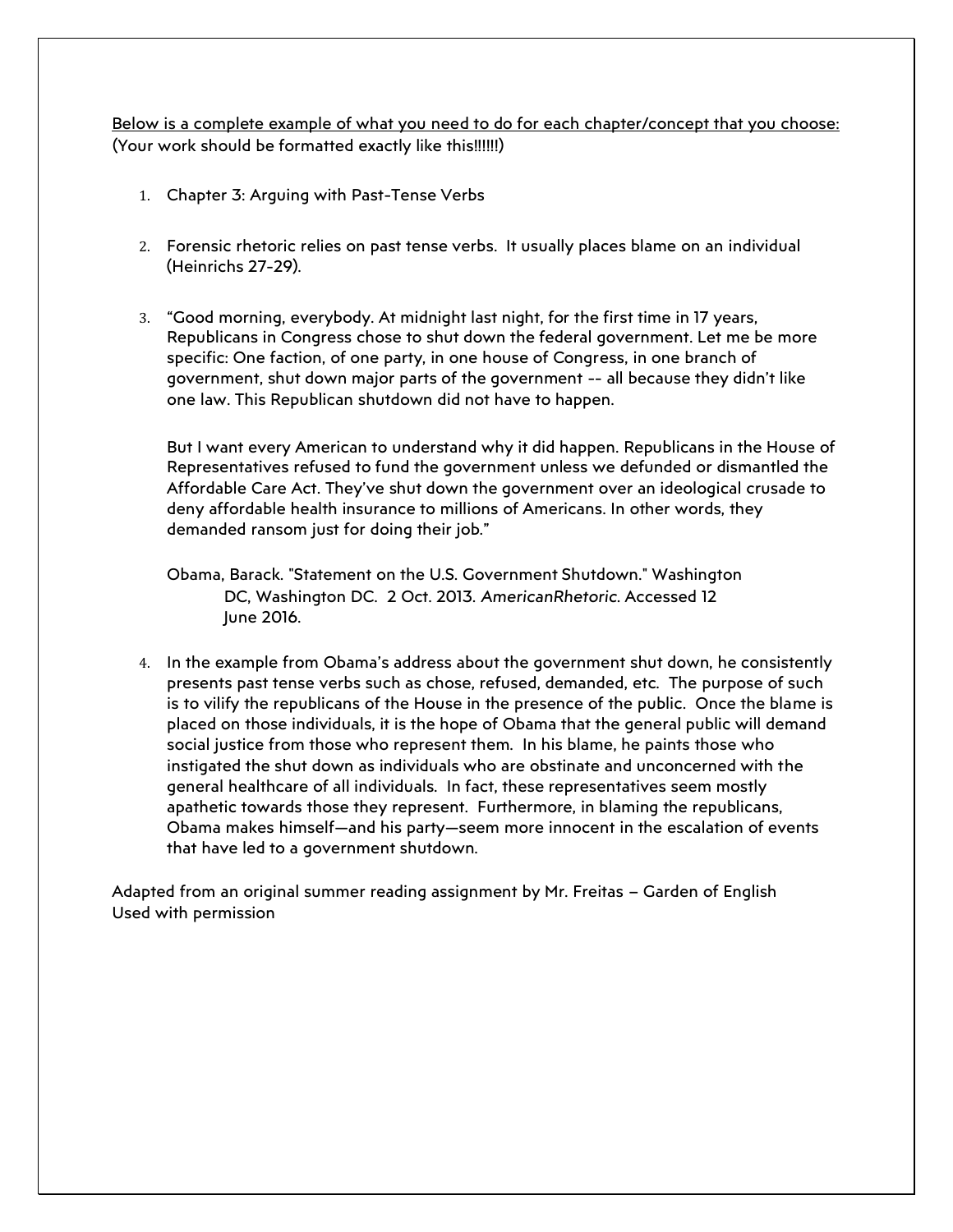## <span id="page-10-0"></span>IB (AP Literature and Composition)

Please read Thomas C. Foster's *How to Read Literature Like a Professor.* 

Complete the following assignment:

Choose 6 of the chapters that you read and for each one:

- 1- Write the title and the chapter number.
- 2- Write a brief paragraph summary of his point in that chapter.
- 3- Discuss/analyze a children's book, short story, movie, or novel in which the point he is making in that chapter is displayed.

This will be due during our second class meeting. You will also be quizzed on your knowledge of the book. Please let me know if you have any questions or concerns: krieger.charlene@coralreefhigh.org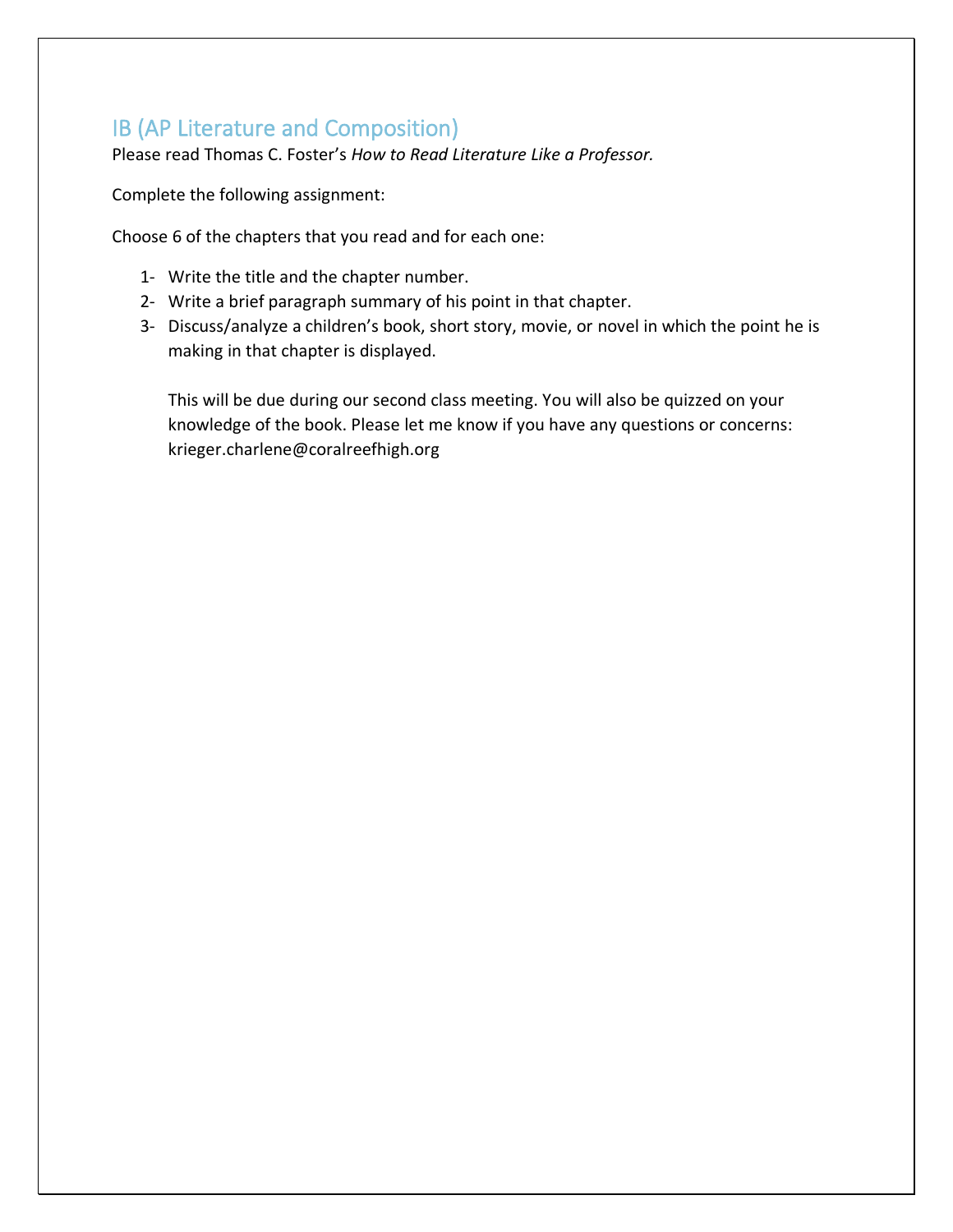## 12th Grade

<span id="page-11-0"></span>

| $12th$ Regular                | The Namesake, Jhumpa Lahiri      |
|-------------------------------|----------------------------------|
| ı 12 <sup>th</sup> Honors     | The Namesake, Jhumpa Lahiri      |
| AP Literature and Composition | Things Fall Apart, Chinua Achebe |
| <b>IB Literature HL</b>       | Jane Eyre, Charlotte Bronte      |

## <span id="page-11-1"></span>12<sup>th</sup> Grade Regular and Honors

There are no written assignments due for *The Namesake*. However please be ready to work with the novel starting the first week of school.

## <span id="page-11-2"></span>AP Literature and Composition

Read *Things Fall Apart* by Chinua Achebe

Be prepared to start working with this book the first week of class.

Handwrite the following assignment to turn in the first week of class. (Extra points if you turn it into your teacher on the first day of school).

- 1. Choose and copy 10 quotations from the work and comment on their significance. Cite the page number (or percentage if reading online) where you found it. Write a short paragraph about what the quotation reveals about a character or the larger themes of the work?
- 2. Secondly, write a short essay response to the following: Which character do you most identify with? Why? What characteristics does the character possess that you most admire? Give examples from the text to support your response.

# <span id="page-11-3"></span>IB Literature HL

We advise doing this work AS you're reading the book – or at least, highlighting and marking the things you'll be putting into your charts. Otherwise you will be making double work for yourself.

Purchase a composition or a single subject spiral to use as your IB Study Guide for the year. Label the first section *Jane Eyre*.

You will make 5 charts. You may print out formats for these charts and paste them into your notebook, but all the work must be handwritten.